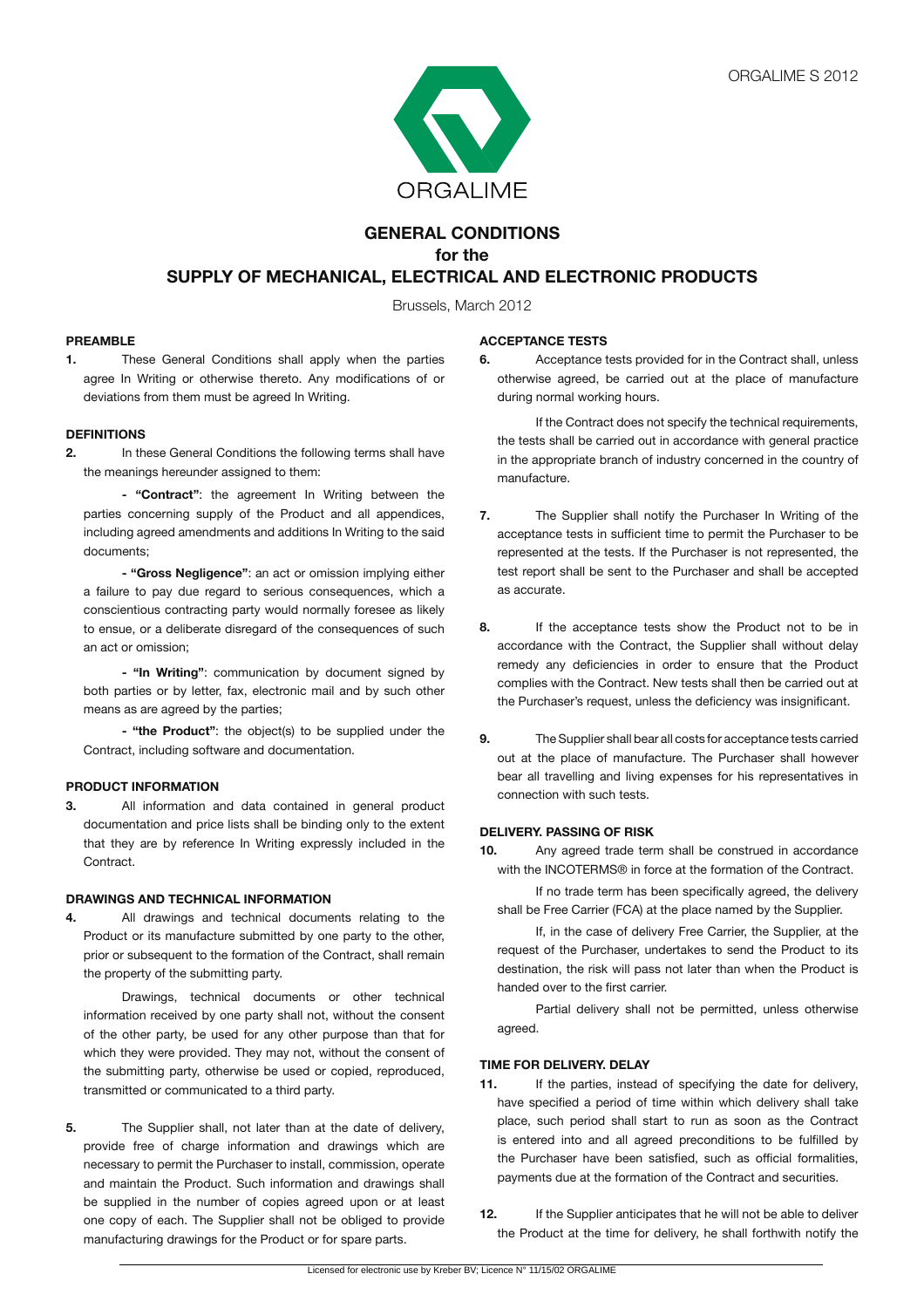Purchaser thereof In Writing, stating the reason and, if possible, the time when delivery can be expected.

 If the Supplier fails to give such notice, the Purchaser shall be entitled to compensation for any additional costs which he incurs and which he could have avoided had he received such notice.

- **13.** If delay in delivery is caused by any of the circumstances mentioned in Clause 41, by an act or omission on the part of the Purchaser, including suspension under Clauses 21 and 44, or any other circumstances attributable to the Purchaser, the Supplier shall be entitled to extend the time for delivery by a period which is necessary having regard to all the circumstances of the case. This provision shall apply regardless of whether the reason for the delay occurs before or after the agreed time for delivery.
- 14. If the Product is not delivered at the time for delivery, the Purchaser shall be entitled to liquidated damages from the date on which delivery should have taken place.

 The liquidated damages shall be payable at a rate of 0.5 per cent of the purchase price for each commenced week of delay. The liquidated damages shall not exceed 7.5 per cent of the purchase price.

 If only part of the Product is delayed, the liquidated damages shall be calculated on that part of the purchase price which is attributable to such part of the Product as cannot in consequence of the delay be used as intended by the parties.

 The liquidated damages shall become due at the Purchaser's demand In Writing but not before delivery has been completed or the Contract is terminated under Clause 15.

 The Purchaser shall forfeit his right to liquidated damages if he has not lodged a claim In Writing for such damages within six months after the time when delivery should have taken place.

**15.** If the delay in delivery is such that the Purchaser is entitled to maximum liquidated damages under Clause 14 and if the Product is still not delivered, the Purchaser may In Writing demand delivery within a final reasonable period which shall not be less than one week.

 If the Supplier does not deliver within such final period and this is not due to any circumstances which are attributable to the Purchaser, then the Purchaser may by notice In Writing to the Supplier terminate the Contract in respect of such part of the Product as cannot in consequence of the Supplier's failure to deliver be used as intended by the parties.

 If the Purchaser terminates the Contract he shall be entitled to compensation for the loss he suffers as a result of the Supplier's delay, including any consequential and indirect loss. The total compensation, including the liquidated damages which are payable under Clause 14, shall not exceed 15 per cent of that part of the purchase price which is attributable to the part of the Product in respect of which the Contract is terminated.

 The Purchaser shall also have the right to terminate the Contract by notice In Writing to the Supplier, if it is clear from the circumstances that there will occur a delay in delivery which, under Clause 14, would entitle the Purchaser to maximum liquidated damages. In case of termination for this reason, the Purchaser shall be entitled to maximum liquidated damages and compensation under the third paragraph of this Clause 15.

**16.** Liquidated damages under Clause 14 and termination of the Contract with limited compensation under Clause 15 shall

be the only remedies available to the Purchaser in case of delay on the part of the Supplier. All other claims against the Supplier based on such delay shall be excluded, except where the Supplier has been guilty of Gross Negligence.

**17.** If the Purchaser anticipates that he will be unable to accept delivery of the Product at the time for delivery, he shall forthwith notify the Supplier In Writing thereof, stating the reason and, if possible, the time when he will be able to accept delivery.

 If the Purchaser fails to accept delivery at the time for delivery, he shall nevertheless pay any part of the purchase price which becomes due at the time for delivery, as if delivery had taken place at the time for delivery. The Supplier shall arrange for storage of the Product at the risk and expense of the Purchaser. The Supplier shall also, if the Purchaser so requires, insure the Product at the Purchaser's expense.

**18.** Unless the Purchaser's failure to accept delivery is due to any such circumstance as mentioned in Clause 41, the Supplier may by notice In Writing require the Purchaser to accept delivery within a final reasonable period.

 If, for any reason which is not attributable to the Supplier, the Purchaser fails to accept delivery within such period, the Supplier may by notice In Writing terminate the Contract in whole or in part. The Supplier shall then be entitled to compensation for the loss he suffers by reason of the Purchaser's default, including any consequential and indirect loss. The compensation shall not exceed that part of the purchase price which is attributable to that part of the Product in respect of which the Contract is terminated.

# **PAYMENT**

**19.** Payment shall be made within 30 days after the date of invoice.

 Unless otherwise agreed, the purchase price shall be paid with one third at the formation of the Contract and one third when the Supplier notifies the Purchaser that the Product, or the essential part of it, is ready for delivery. The remaining part of the purchase price shall be paid when the entire Product is delivered.

- **20.** Whatever the means of payment used, payment shall not be deemed to have been effected before the Supplier's account has been irrevocably credited for the amount due.
- **21.** If the Purchaser fails to pay by the stipulated date, the Supplier shall be entitled to interest from the day on which payment was due and to compensation for recovery costs. The rate of interest shall be as agreed between the parties or otherwise 8 percentage points above the rate of the main refinancing facility of the European Central Bank. The compensation for recovery costs shall be 1 per cent of the amount for which interest for late payment becomes due.

 In case of late payment and in case the Purchaser fails to give an agreed security by the stipulated date the Supplier may, after having notified the Purchaser In Writing, suspend his performance of the Contract until he receives payment or, where appropriate, until the Purchaser gives the agreed security.

 If the Purchaser has not paid the amount due within three months the Supplier shall be entitled to terminate the Contract by notice In Writing to the Purchaser and, in addition to the interest and compensation for recovery costs according to this Clause, to claim compensation for the loss he incurs. Such compensation shall not exceed the agreed purchase price.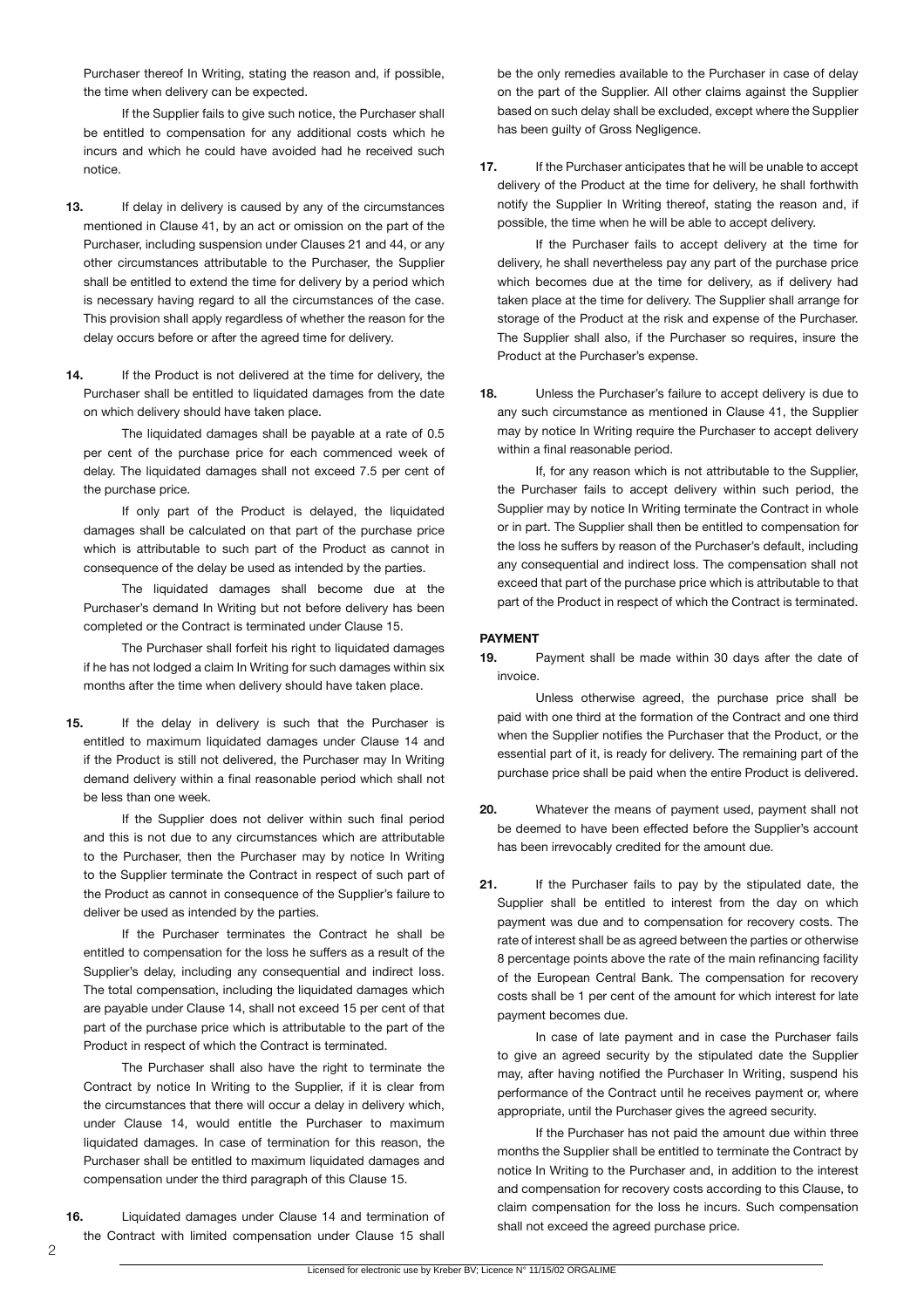#### **RETENTION OF TITLE**

**22.** The Product shall remain the property of the Supplier until paid for in full to the extent that such retention of title is valid under the relevant law.

 The Purchaser shall at the request of the Supplier assist him in taking any measures necessary to protect the Supplier's title to the Product.

 The retention of title shall not affect the passing of risk under Clause 10.

# **LIABILITY FOR DEFECTS**

- **23.** Pursuant to the provisions of Clauses 24-39, the Supplier shall remedy any defect or nonconformity (hereinafter termed defect(s)) resulting from faulty design, materials or workmanship.
- **24.** The Supplier shall not be liable for defects arising out of materials provided or a design stipulated or specified by the Purchaser.
- **25.** The Supplier shall only be liable for defects which appear under the conditions of operation provided for in the Contract and under proper use of the Product.
- **26.** The Supplier shall not be liable for defects caused by circumstances, which arise after the risk has passed to the Purchaser, e.g. defects due to faulty maintenance, incorrect installation or faulty repair by the Purchaser or to alterations carried out without the Supplier's consent In Writing. The Supplier shall neither be liable for normal wear and tear nor for deterioration.
- **27.** The Supplier's liability shall be limited to defects which appear within a period of one year from delivery. If the use of the Product exceeds that which is agreed, this period shall be reduced proportionately.
- **28.** When a defect in a part of the Product has been remedied, the Supplier shall be liable for defects in the repaired or replaced part under the same terms and conditions as those applicable to the original Product for a period of one year. For the remaining parts of the Product the period mentioned in Clause 27 shall be extended only by a period equal to the period during which and to the extent that the Product could not be used as a result of the defect.
- **29.** The Purchaser shall without undue delay notify the Supplier In Writing of any defect which appears. Such notice shall under no circumstances be given later than two weeks after the expiry of the period given in Clause 27 or the extended period(s) under Clause 28, where applicable.

 The notice shall contain a description of the defect.

 If the Purchaser fails to notify the Supplier In Writing of a defect within the time limits set forth in the first paragraph of this Clause, he shall lose his right to have the defect remedied.

 Where the defect is such that it may cause damage, the Purchaser shall immediately inform the Supplier In Writing. The Purchaser shall bear the risk of damage to the Product resulting from his failure so to notify. The Purchaser shall take reasonable measures to minimise damage and shall in that respect comply with instructions of the Supplier.

**30.** On receipt of the notice under Clause 29 the Supplier shall at his own cost remedy the defect without undue delay, as

stipulated in Clauses 23-39. The time for remedial work shall be chosen in order not to interfere unnecessarily with the Purchaser's activities.

 Repair shall be carried out at the place where the Product is located unless the Supplier deems it more appropriate that the Product is sent to him or a destination specified by him.

 If the defect can be remedied by replacement or repair of a defective part and if dismantling and re-installation of the part do not require special knowledge, the Supplier may demand that the defective part is sent to him or a destination specified by him. In such case the Supplier shall have fulfilled his obligations in respect of the defect when he delivers a duly repaired part or a part in replacement to the Purchaser.

- **31.** The Purchaser shall at his own expense provide access to the Product and arrange for any intervention in equipment other than the Product, to the extent that this is necessary to remedy the defect.
- **32.** Unless otherwise agreed, necessary transport of the Product or parts thereof to and from the Supplier in connection with the remedying of defects for which the Supplier is liable shall be at the risk and expense of the Supplier. The Purchaser shall follow the Supplier's instructions regarding such transport.
- **33.** Unless otherwise agreed, the Purchaser shall bear any additional costs which the Supplier incurs for remedying the defect caused by the Product being located in a place other than the destination stated at the formation of the Contract for the Supplier's delivery to the Purchaser or – if no destination has been stated – the place of delivery.
- **34.** Defective parts which have been replaced shall be made available to the Supplier and shall be his property.
- **35.** If the Purchaser has given such notice as mentioned in Clause 29 and no defect is found for which the Supplier is liable, the Supplier shall be entitled to compensation for the costs he incurs as a result of the notice.
- **36.** If the Supplier does not fulfil his obligations under Clause 30, the Purchaser may by notice In Writing fix a final reasonable period for completion of the Supplier's obligations, which shall not be less than one week.

 If the Supplier fails to fulfil his obligations within such final period, the Purchaser may himself undertake or employ a third party to undertake necessary repair work at the risk and expense of the Supplier.

 Where successful repair work has been undertaken by the Purchaser or a third party, reimbursement by the Supplier of reasonable costs incurred by the Purchaser shall be in full settlement of the Supplier's liabilities for the said defect.

**37.** Where the Product has not been successfully repaired, as stipulated under Clause 36,

 a) the Purchaser shall be entitled to a reduction of the purchase price in proportion to the reduced value of the Product, provided that under no circumstances shall such reduction exceed 15 per cent of the purchase price, or

b) where the defect is so substantial as to significantly deprive the Purchaser of the benefit of the Contract as regards the Product or a substantial part of it, the Purchaser may terminate